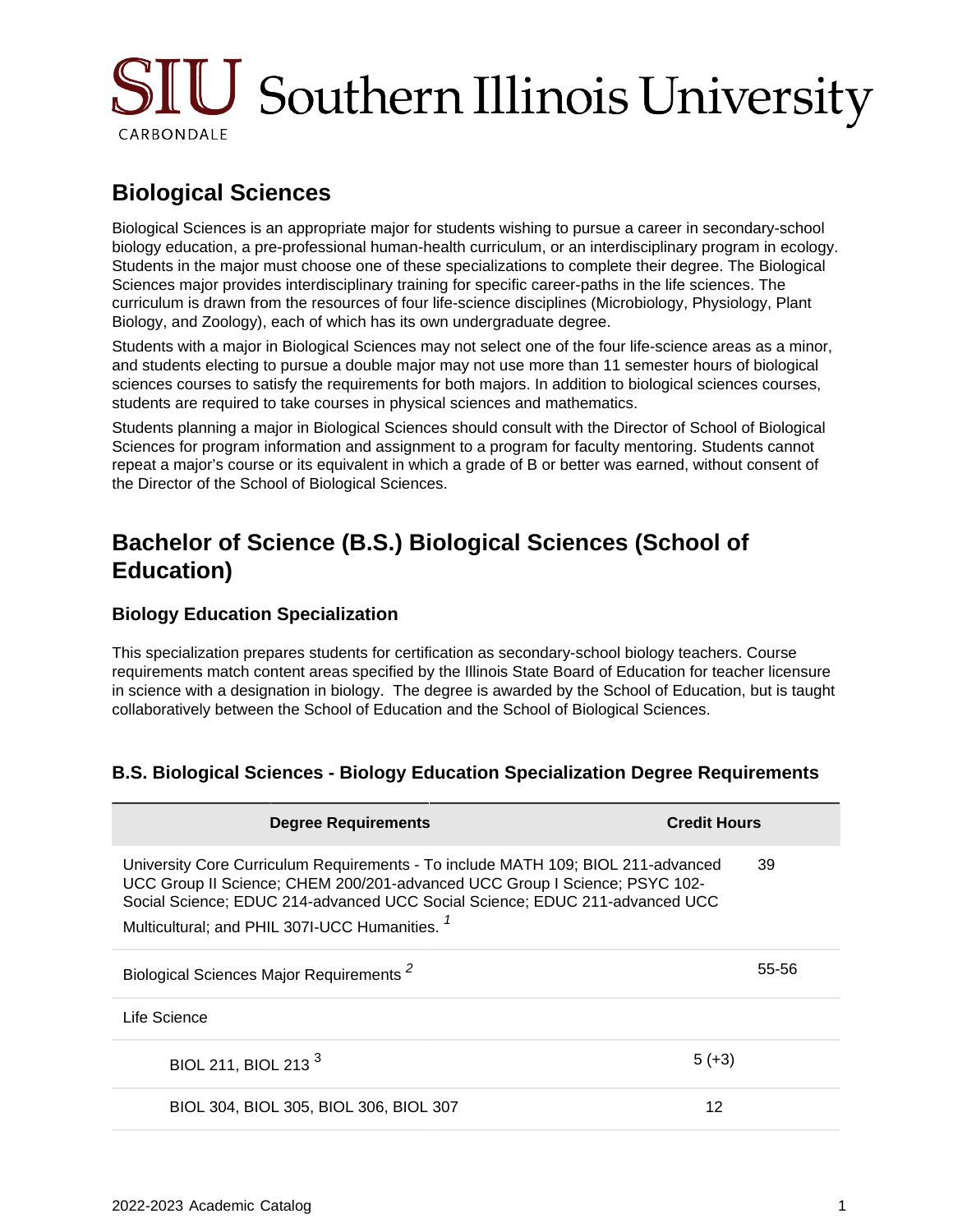| <b>Degree Requirements</b>                                                   | <b>Credit Hours</b> |
|------------------------------------------------------------------------------|---------------------|
| BIOL 202, HED 101, HND 101, KIN 101 or PHSL 201,<br>PHSL 208 <sup>4</sup>    | $2 (+2)$            |
| MICR 301; or PLB 300; or ZOOL 220                                            | $4 - 5$             |
| Six hours of 400-level electives in BIOL, MICR, PHSL,<br>PLB, or ZOOL        | $3 - 4$             |
| BIOL 485, MICR 495, PHSL 490, PLB 480, or ZOOL 482                           | 1                   |
| <b>Mathematics and Statistics</b>                                            |                     |
| MATH 109 <sup>5</sup>                                                        | $(+3)$              |
| MATH 282 or PLB 360 or QUAN 402                                              | 3                   |
| <b>Physical Science</b>                                                      |                     |
| CHEM 200, CHEM 201, CHEM 202, CHEM 210, CHEM<br>211, CHEM 212 <sup>6</sup>   | $7 (+3)$            |
| GEOL 220 and GEOL 223, or GEOL 221 and GEOL 224,<br>or GEOL 222 and GEOL 223 | 4                   |
| PHYS 103, PHYS 203A, PHYS 203B, PHYS 253A, PHYS<br>253B                      | 11                  |
| <b>Professional Education Sequence</b>                                       | 30                  |
| CI 360, CI 468                                                               | 6                   |
| EDUC 301, EDUC 302, EDUC 303, EDUC 308, EDUC<br>313, EDUC 319, EDUC 401A     | 24                  |
| Total                                                                        | 126-127             |

 $1$  ENGL 101 and ENGL 102 with a grade of C or better are required for admission to the Teacher Education Program. PHIL 307I should be taken to satisfy three hours of the Humanities requirement of the University Core Curriculum. PSYC 102 is a prerequisite for EDUC 214 and should be taken to satisfy three hours of the Social Science requirement in the University Core Curriculum.

 $^2$  A minimum 2.75 grade point average in all Biological Sciences major courses is required.

<sup>3</sup> Satisfies the Life Science (Group II) requirement of the University Core Curriculum. BIOL 211, BIOL 212, and BIOL 213 with grades of C or better are required for admission to the Teacher Education Program.

<sup>4</sup> Satisfies the Human Health requirement of the University Core Curriculum.

 $<sup>5</sup>$  Satisfies the Mathematics requirement of the University Core Curriculum.</sup>

 $^6$  Satisfies the Physical Science (Group I) requirement of the University Core Curriculum.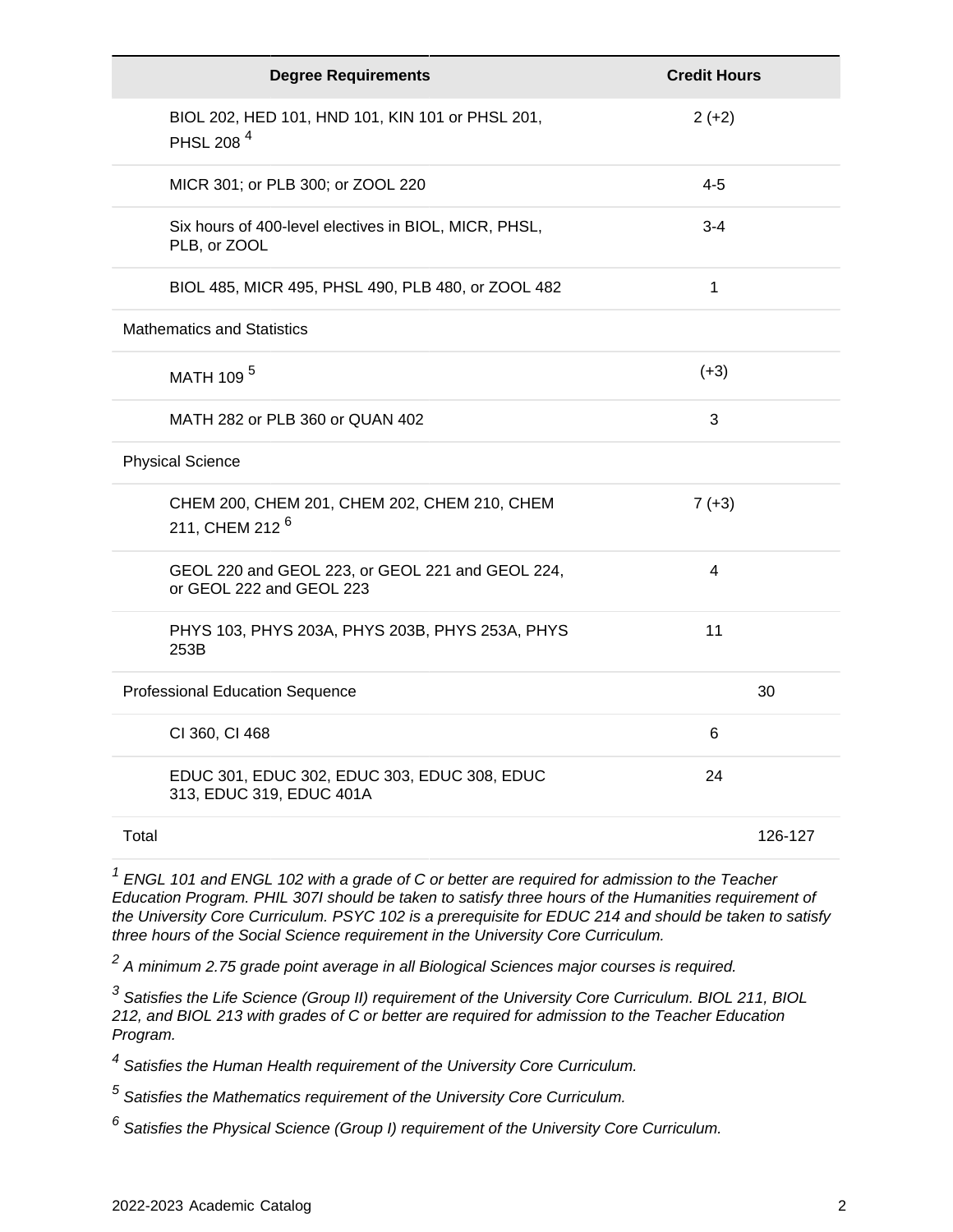## **Bachelor of Science (B.S.) Biological Sciences (School of Biological Sciences)**

### **Biomedical Science Specialization**

Designed for Biological Sciences majors planning careers as biomedical researchers, chiropractors, dentists, medical doctors, optometrists, pharmacists, physical therapists, physician assistants, or podiatrists. Pre-professional students must register with the College of Agricultural, Life and Physical Sciences Pre-Health Professions Advisement Office.

#### **B.S. Biological Sciences - Biomedical Science Specialization Degree Requirements**

| <b>Degree Requirements</b>                                                                                                                                                                                                                                                                                                                                                                                                                                                                                                  | <b>Credit Hours</b> |
|-----------------------------------------------------------------------------------------------------------------------------------------------------------------------------------------------------------------------------------------------------------------------------------------------------------------------------------------------------------------------------------------------------------------------------------------------------------------------------------------------------------------------------|---------------------|
| University Core Curriculum Requirements                                                                                                                                                                                                                                                                                                                                                                                                                                                                                     | 39                  |
| <b>Biological Sciences Major Requirements</b>                                                                                                                                                                                                                                                                                                                                                                                                                                                                               | 70-72               |
| BIOL 211, BIOL 212, BIOL 213 <sup>1</sup>                                                                                                                                                                                                                                                                                                                                                                                                                                                                                   | $9 (+3)$            |
| BIOL 305, BIOL 306, BIOL 409 <sup>2</sup>                                                                                                                                                                                                                                                                                                                                                                                                                                                                                   | 9                   |
| CHEM 200, CHEM 201, CHEM 202, CHEM 210, CHEM<br>211, CHEM 212, CHEM 340, CHEM 341 <sup>3</sup>                                                                                                                                                                                                                                                                                                                                                                                                                              | $12(+3)$            |
| CHEM 442 and CHEM 443, or CHEM 350 and CHEM 351                                                                                                                                                                                                                                                                                                                                                                                                                                                                             | 5                   |
| MATH 108 and MATH 109, or MATH 111 or MATH 141 or<br>MATH 150 <sup>4</sup>                                                                                                                                                                                                                                                                                                                                                                                                                                                  | $1 - 3(+3)$         |
| MATH 282 or QUAN 402 or PLB 360                                                                                                                                                                                                                                                                                                                                                                                                                                                                                             | 3                   |
| MICR 301, MICR 302 <sup>5</sup>                                                                                                                                                                                                                                                                                                                                                                                                                                                                                             | $\overline{7}$      |
| BIOL 485 or MICR 495 or PHSL 490 or PLB 480 or ZOOL<br>482                                                                                                                                                                                                                                                                                                                                                                                                                                                                  | 1                   |
| <b>PHSL 310</b>                                                                                                                                                                                                                                                                                                                                                                                                                                                                                                             | $3(+2)$             |
| PHYS 203A, PHYS 203B, PHYS 253A, PHYS 253B                                                                                                                                                                                                                                                                                                                                                                                                                                                                                  | 8                   |
| Twelve hours of life science electives chosen from the<br>following: BIOL 304, MICR 403, MICR 421, MICR 425,<br>MICR 441, MICR 453, MICR 460, MICR 470, MICR 477,<br>MICR 480, MICR 481; PHSL 301, PHSL 320, PHSL 401A,<br>PHSL 401B, PHSL 410A, PHSL 410B, PHSL 430, PHSL<br>433, PHSL 434, PHSL 450, PHSL 462, PHSL 470, PHSL<br>492; PLB 317, PLB 419, PLB 425, PLB 427, PLB 438, PLB<br>455, PLB 471, PLB 475; ZOOL 407, ZOOL 409, ZOOL<br>418, ZOOL 426, ZOOL 432, ZOOL 433, ZOOL 434, ZOOL<br>438, ZOOL 450, ZOOL 472 | 12                  |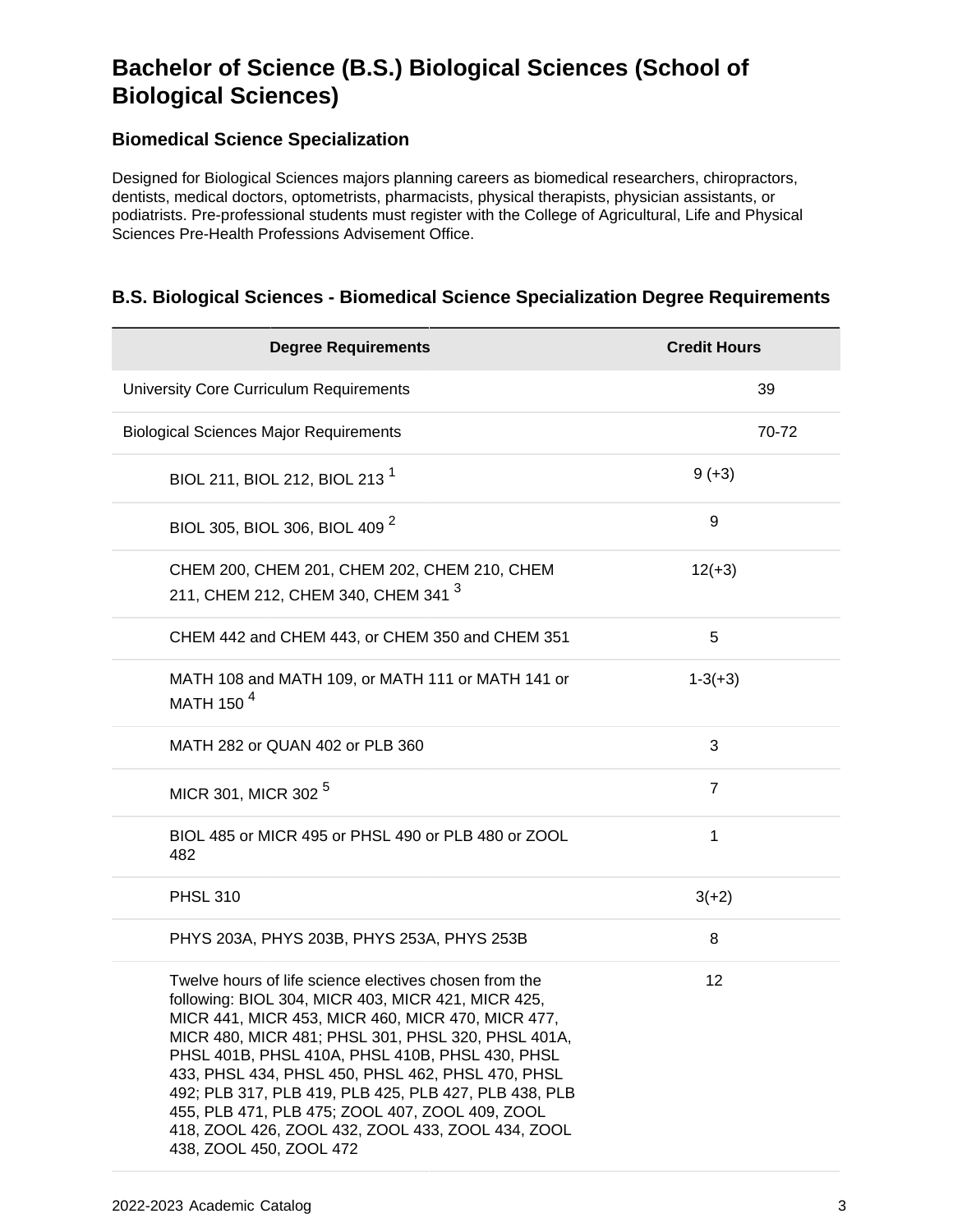| <b>Degree Requirements</b>                                                                                                                                          | <b>Credit Hours</b> |
|---------------------------------------------------------------------------------------------------------------------------------------------------------------------|---------------------|
| Additional School of Biological Sciences Academic Requirements:                                                                                                     |                     |
| Supportive Skills: CS 105 or CS 200B or CS 201 or CS<br>202; ENGL 290 or ENGL 291 or ENGL 391; or any two-<br>semester sequence of a foreign language. <sup>6</sup> | 6                   |
| Electives <sup>/</sup>                                                                                                                                              | $3 - 5$             |
| Total                                                                                                                                                               | 120                 |

 $1$  Students must have a grade point averages of 2.0 or better in these biological science requirements. Satisfies the three-hour University Core Curriculum Group II Science requirement.

 $^2$  Students must have a grade point averages of 2.0 or better in these biological science requirements.

 $3$  Satisfies the three-hour University Core Curriculum Group I Science requirement.

<sup>4</sup> Satisfies the three-hour University Core Curriculum Mathematics requirement. Students should consult with the Pre-Health Professions Advisement Office about additional mathematics recommendations for particular programs.

 $^5$  Students must have a grade point averages of 2.0 or better in these biological science requirements.

 $^6$  Supportive skills courses are not required for students with three years of foreign language in high school, but computer science and technical writing courses are recommended.

 $<sup>7</sup>$  Students are strongly encouraged to obtain research experience under the supervision of a faculty</sup> mentor. To prepare for an undergraduate research project, students should consider enrolling in UNIV 301A. Credit for research experience can be obtained by enrolling in MICR 490, PHSL 492, PLB 493A-C, or ZOOL 492.

#### **Ecology Specialization**

Ecology is an important topic for students wishing to pursue careers in any aspect of the natural sciences, including environmental science, ecosystem management, teaching, and basic research. The track in ecology is also appropriate for students planning to pursue graduate studies in the natural sciences. Students pursuing the Ecology track can specialize in Environmental Studies by selecting the corresponding minor.

#### **B.S. Biological Sciences - Ecology Specialization Degree Requirements**

| <b>Degree Requirements</b>                    | <b>Credit Hours</b> |
|-----------------------------------------------|---------------------|
| University Core Curriculum Requirements       | 39                  |
| <b>Biological Sciences Major Requirements</b> | 72                  |
| BIOL 211, BIOL 212, BIOL 213 <sup>1</sup>     | $9 (+3)$            |
| BIOL 304, BIOL 305, BIOL 307 <sup>2</sup>     | 9                   |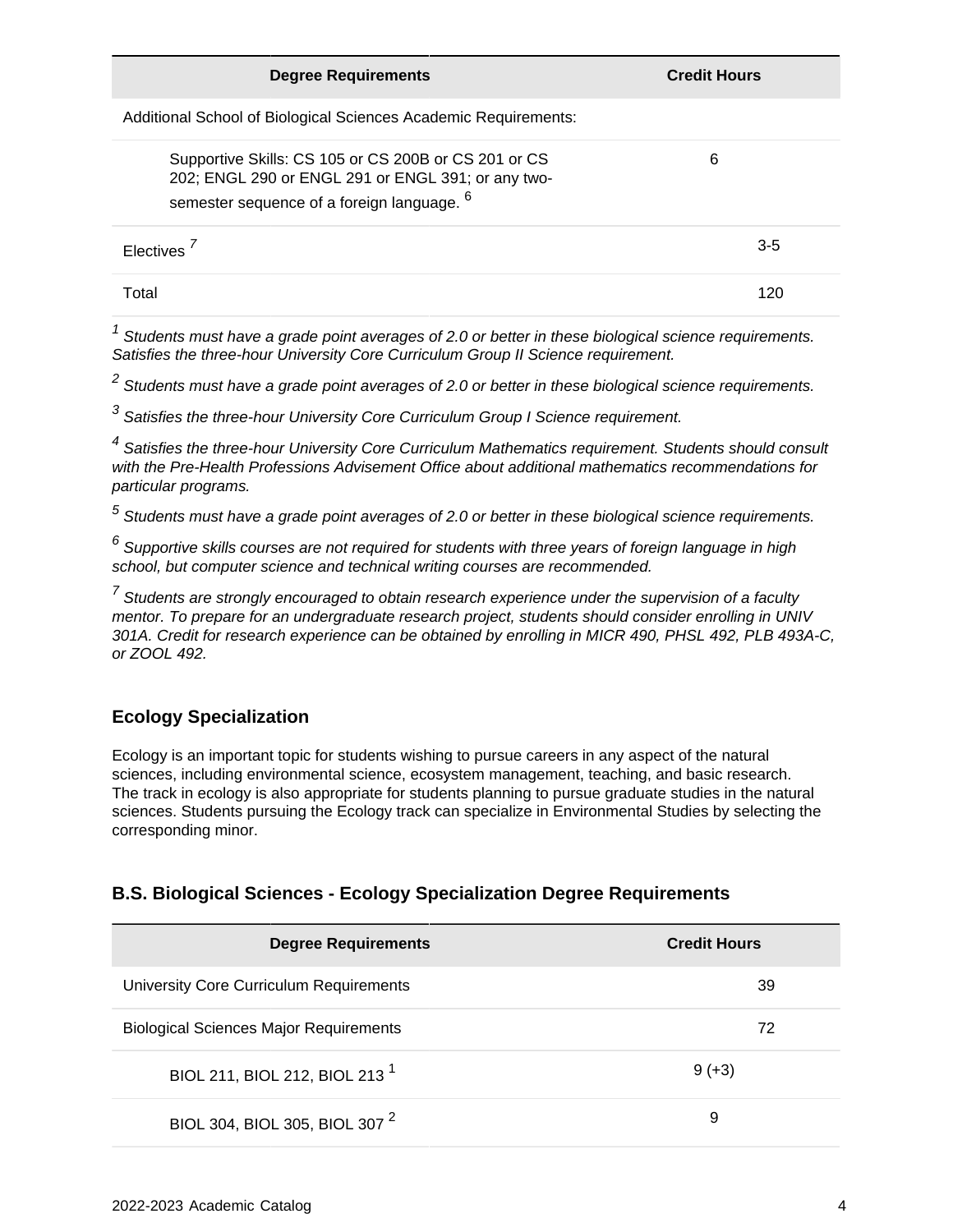| <b>Degree Requirements</b>                                                                                                                                                                                                                                                                                                                                                                                            | <b>Credit Hours</b> |
|-----------------------------------------------------------------------------------------------------------------------------------------------------------------------------------------------------------------------------------------------------------------------------------------------------------------------------------------------------------------------------------------------------------------------|---------------------|
| CHEM 200, CHEM 201, CHEM 202, CHEM 210, CHEM<br>211, CHEM 212, CHEM 340, CHEM 341, CHEM 350 <sup>3</sup>                                                                                                                                                                                                                                                                                                              | $15(+3)$            |
| MATH 141 <sup>4</sup>                                                                                                                                                                                                                                                                                                                                                                                                 | $1(+3)$             |
| MATH 282 or PLB 360 or QUAN 402                                                                                                                                                                                                                                                                                                                                                                                       | 3                   |
| MICR 301 <sup>5</sup>                                                                                                                                                                                                                                                                                                                                                                                                 | 4                   |
| <b>PHSL 310</b>                                                                                                                                                                                                                                                                                                                                                                                                       | $3(+2)$             |
| PHYS 203A and PHYS 253A, or PHYS 205A and PHYS<br>255A                                                                                                                                                                                                                                                                                                                                                                | 4                   |
| <b>PLB 300</b>                                                                                                                                                                                                                                                                                                                                                                                                        | 4                   |
| ZOOL 220                                                                                                                                                                                                                                                                                                                                                                                                              | 5                   |
| Life Science electives: At least seven hours of<br>Microbiology, Plant Biology or Zoology 400-level courses,<br>including one of: MICR 423, MICR 454, MICR 470, MICR<br>477; PHSL 433, PHSL 434; PLB 416, PLB 435, PLB 440,<br>PLB 443, PLB 444, PLB 445, PLB 451, PLB 452; ZOOL<br>410, ZOOL 411, ZOOL 415, ZOOL 435, ZOOL 440, ZOOL<br>443, ZOOL 444, ZOOL 445, ZOOL 458, ZOOL 468, ZOOL<br>469, ZOOL 471, ZOOL 490 | $\overline{7}$      |
| Ecology electives: at least five credits chosen from the<br>following (including at least one lab course): ANTH 410K;<br>FOR 331, FOR 402, FOR 406, FOR 415, FOR 452, FOR<br>454A-D; GEOG 439; GEOL 425, GEOL 428; PLB 303I,<br>PLB 351; CSEM 240, CSEM 370, CSEM 441; ZOOL 351                                                                                                                                       | 5                   |
| MICR 490 or PLB 492 or PLB 493A or ZOOL 491 or ZOOL<br>492 or ZOOL 493 or ZOOL 496 or ZOOL 497                                                                                                                                                                                                                                                                                                                        | 3                   |
| Additional School of Biological Sciences Academic Requirements:                                                                                                                                                                                                                                                                                                                                                       |                     |
| Supportive Skills: at least six credit hours chosen from CS<br>105 or CS 200B or CS 201 or CS 202; ENGL 290, ENGL<br>291 or ENGL 391; or any two semester sequence of a<br>foreign language <sup>6</sup>                                                                                                                                                                                                              | 6                   |
| Electives                                                                                                                                                                                                                                                                                                                                                                                                             | 3                   |
| Total                                                                                                                                                                                                                                                                                                                                                                                                                 | 120                 |

 $1$  Students must have a grade point average of 2.0 or better in these requirements for biological sciences. Satisfies the three-hour University Core Curriculum Group II Science requirement.

<sup>2</sup> Satisfies the three-hour University Core Curriculum Group II Science requirement.